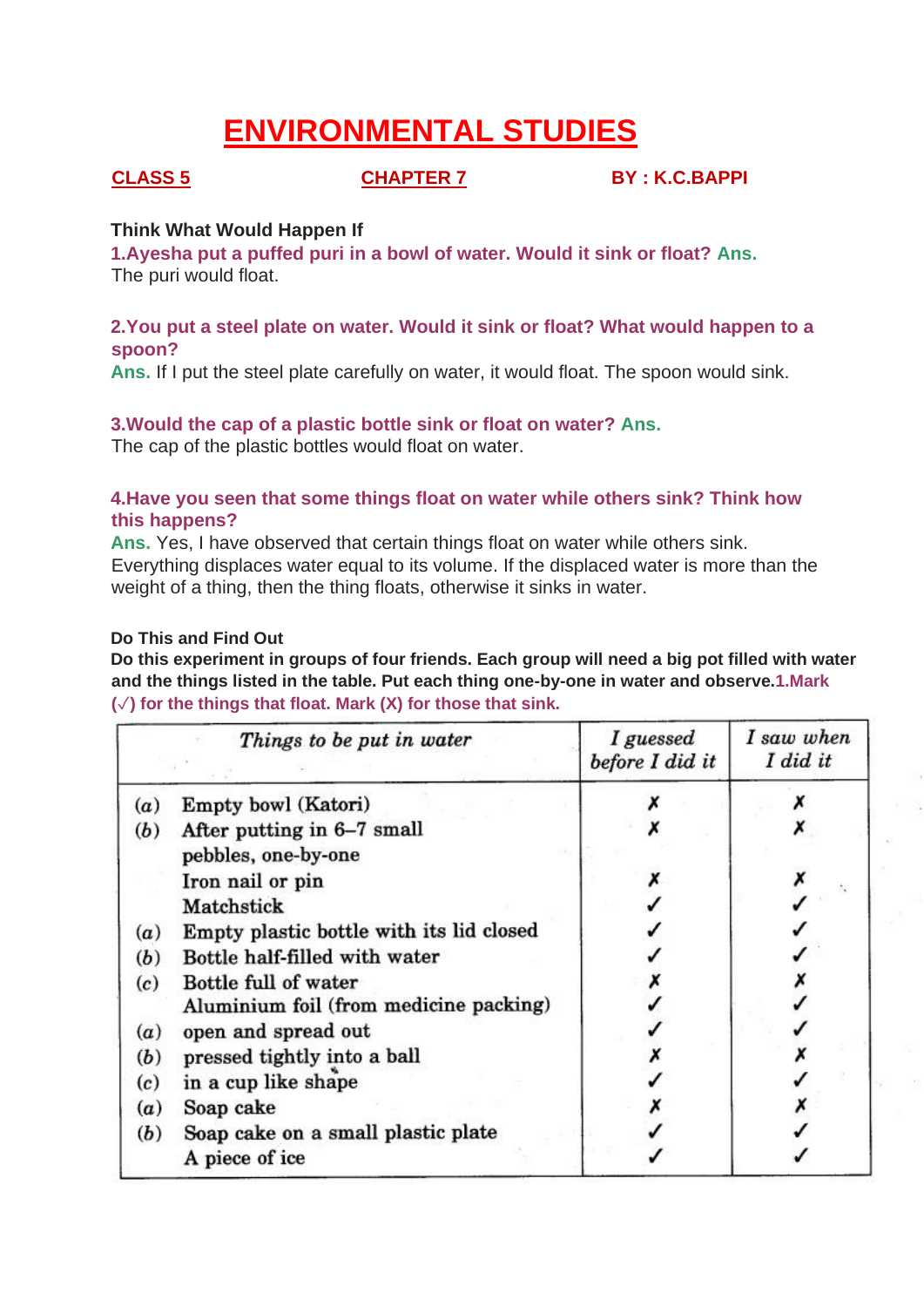#### **2.Find out from the other groups which things floated and which sank in the water?**

**Ans.** A ball, a Styrofoam ball, etc. can float on water. An iron nail, a key, etc. will sink in water.

**3.After doing the experiment, fill in the blanks: 1. The iron nail…..in water but the katori…..I think this happened because……** 

- **2. The empty plastic bottle……on water. The bottle filled with**  water **because**
- **3. The aluminium foil…….when it was spread out. When pressed tightly into a ball it……. This may have happened because…..**

**Ans.**1. Iron nail sank in water but the katori floated. I think this happened because iron nail could displace less amount of water than what was displaced by the katori.

2. The empty plastic bottle floated. The bottle filled with water sank because the filled bottle could displace less amount of water compared to its weight.

3. The aluminium foil floated when it was spread out. When pressed tightly into a ball it sank. This may have happened because aluminium foil spread out could displace more water compared to its weight.

#### **It Is Magic?**

**1. Take some water in a glass. Put a lemon in it. Now keep putting salt in the water, half-a-spoon at a time. Were you able to float your lemon in water? Ans.**Yes, the lemon started to float on water.

**2.What do you think, the lemon floated in salty water because……. Ans.**After adding salt, the water became thicker and thus the lemon started floating.

#### **What Dissolved, What Did Not?**

**1.Suggest some ways to Hamid for quickly dissolving sugar. Ans.** Hamid should follow any of these methods:

(a) Stir the mixture thoroughly. (b) Warm the mixture over a flame. .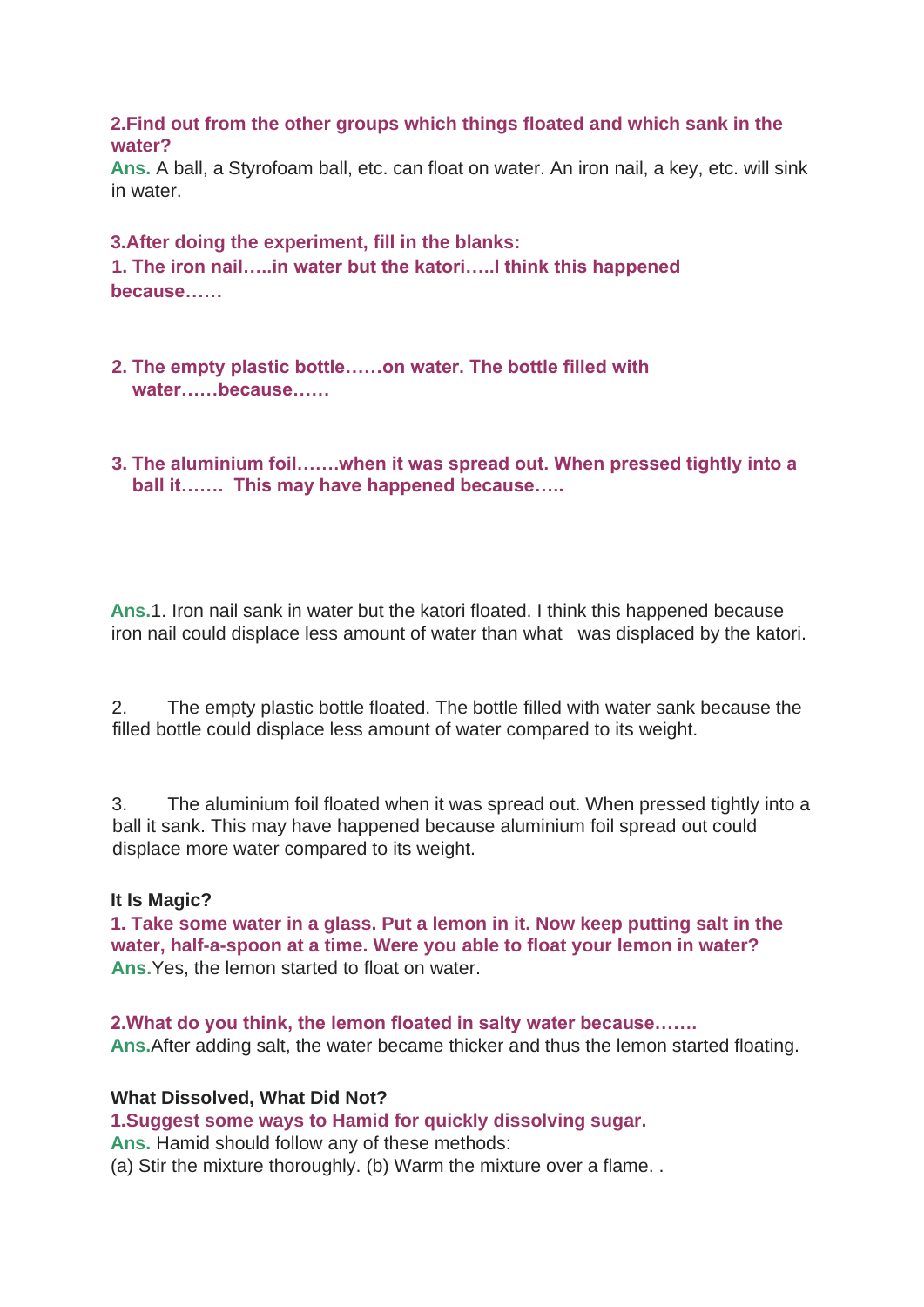#### **Do This Experiment**

**1.Make groups of four friends. For the experiment you will need 4-5 glasses or bowls, spoons, water, and the things listed in the table. Take some water in each glass. Now try to dissolve one thing in one glass. Observe what happened note in the table. Ans.**

| ۰<br>Things     | Did it dissolve<br>or not? | What happened after<br>keeping for 2 minutes?                                     |
|-----------------|----------------------------|-----------------------------------------------------------------------------------|
| 1. Salt         | Yes                        | Salt and water got mixed together<br>completely. Water remained trans-<br>parent. |
| 2. Soil         | No                         | Soil settled down at the bottom.<br>Water became muddy.                           |
| 3. Chalk powder | No                         | Chalk powder settled down at the<br>bottom. Water became whitish.                 |
| 4. 1 spoon milk | Yes                        | Milk and water got mixed together<br>completely. Water became whitish.            |
| 5.<br>Oil       | No                         | Oil floats on the surface of water.                                               |

# **Tell**

### **1.Could you see the salt after it dissolved in water? If no, why?**

**Ans.** Salt cannot be seen after it dissolves in water. This is because the salt is completely soluble in water.

# **2.Does that mean that the water does not have salt? If it has, then where is the salt?**

**Ans.** No, it does not mean that the water does not have salt. The salt is dissolved in water.

# **3.What difference did you see—in the water with salt and the water with chalk powder—after keeping for some time?**

**Ans.** Salt mixed completely with water, while chalk powder settled down at bottom. Which of the two would you be able to

**4.separate from the water by straining with a cloth—salt or chalk powder? Ans.** We can separate chalk powder from water; by straining with a cloth.

**5.Do you think the oil got dissolved in the water? Why do you think so? Ans.** I think that the oil did not dissolve in water. Oil floating on water surface made me to think so.